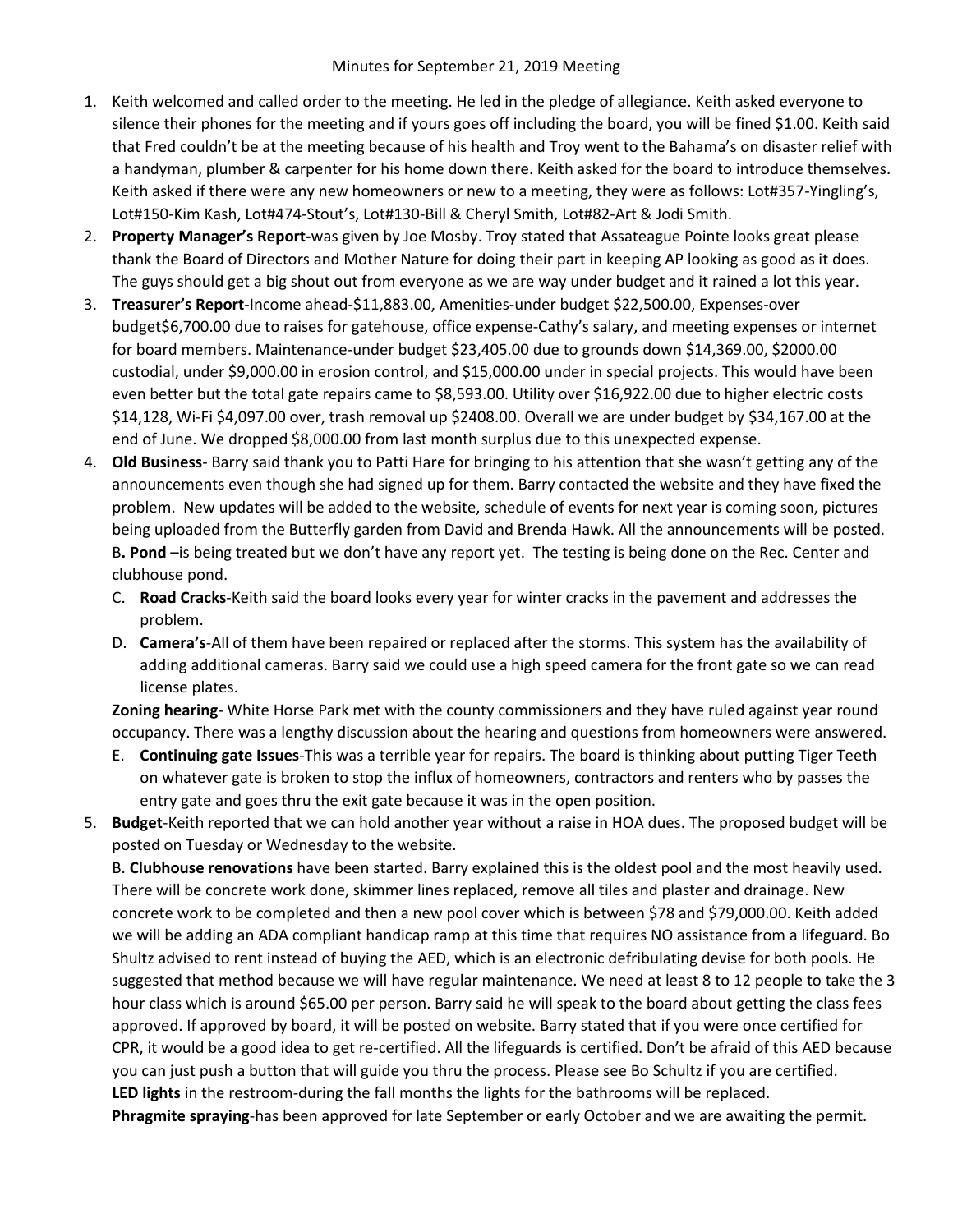Vince Luca has the menu for the workers party from Surf side Rooster that needs to be Okayed by the Board. As soon as approved the invitations can get mailed out. Please RSVP as soon as possible. Thank you for your cooperation on this. We need to get a count for the catering. It will be held on October 26, 2019.

- 6. **Footprints report-** Keith let everyone know the latest on Board member, Fred Verga, Vice President, who is battling a strange form of cancer. In a report sent from Fred, he said that September 18, he finished the last of his treatments and on the 30<sup>th</sup>, he is going back to the oncologist up north to see how he is doing. The doctor does the treatments down here and he works with a guy up north. On October 15<sup>th</sup> he is scheduled to have his left knee replaced and after that heals it will be back to whatever has to be done with the cancer treatments. Barry said if you want to please send happy cards to Fred. Mike Whaley mentioned that while you are sending a card to Fred, make sure to include Dale also, because she is the care giver.
- 7. **Rec center pond treatment**-is the treatment being effected by the fountain not running?
- 8. **Storage area** report-Dale Verga sent this message. Sorry I will be missing another meeting due to health problems my husband has. Would like to thank everyone for keeping your slip weed and debris free. Please remember to provide the office with your 2020 renewal application on a timely basis. The application can be printed from the website or picked up at the front office. You may send cards to their address- Fred & Dale Verga—319Damiano Way—Lakewood, N.J.---08701. Dee McNamarra – Lot#378, asked if people in the storage yard don't have anything in their slip, can't they be made to utilize it or give it up to someone else that needs a slip? Barry answered by saying that this question has come up several times over the years. It doesn't matter if you have anything in the slip, if you paid for it, it is yours for that year. Barry also said there isn't any SUBLEASING OF SLIPS. **The cost of the slips have been raised to \$100.00 for 2020**. Mike Whaley-Lot#90 said that the rent for a year has been very cheap but maybe now with the price being raised, it night change things. Maryanne Bing-Lot#472 when there are no slips available, people are parking in their driveways. Barry said there is only so much room in the storage yard. We have looked into re-configuring and can't do it. Dee added that the storage yard needs to be weeded, and the gravel leveled and all the blocks be repainted with the numbers and have the grounds crew spray for weeds. Keith said the concrete numbered blocks have legs, and the grounds crew has sprayed for weeds. Tom Hart-Lot#10 asked what the money collected for the storage yard money is used for the yard. Barry said trees were trimmed, repaired the fence, spray for weeds, fill in holes and add stone where needed. Keith said the majority of the monies collected do go to the storage yard.

**WIFI**-Barry said the equipment is 11 years old. We have added a remote restart to the system. The technology is very old. When we started this there were 2 devices per home, then 2 years latter it was 4 devices, now there are 10 devices per home. We currently have a 2.4 system which is obsolete. I'm looking into a replacement system that is 5.6, and instead of have 22 poles and 44 antennae's, we will be replacing with 10 towers that will have more coverage than our current system. Barry said he is working with a Chicago company on this upgrade. Jodi Smith-Lot#82 asked is this system like a college campus? Barry said yes. Kim Kash-Lot#158 asked if A.P. should have a poll on whether or not to give coverage of WIFI to the whole community? There are a lot of people who already have their own, so why would we have to pay again. Barry said the reason it was started was for e-mails ONLY for the community, but with all the technology that is here right now, it over loads the system. We do have a time out feature. Keith said you are not being charged. Denise Ginsberg-Lot#139 asked on the Net Gear, gateway and Comcast routers, is there a shield? The answer is no. Keith also added that when Comcast isn't sending a signal, no one gets on the internet, even if you have it in your home. Keith answered Kim's question about polls in the community, he said we have never had luck on polls here. Dee asked if our WIFI could be secured. Barry said no because it is an outdoor network.

**Beautification**-Missi Clark reported that she will be chopping down things in about 1 month. She asked if it would be possible to have a water line by the marquis sign. The butterfly garden has done very good this year. **Pool**-Barry the Rec. Center will be open until September 22. We had 3 broken lounge chairs at the Rec. center and 4 at the clubhouse and 1 chair at the clubhouse. We have numerous umbrella repairs. We saved around \$2,000.00 with the repairs that were done this year. He wants between \$1,000 to \$1,500.00 in the budget for the pool furniture. There were 13 brown folding chairs that have disappeared out of the clubhouse. Barry asked if you borrowed them, put them back, they do not belong to you. If anyone knows what happened to the corn